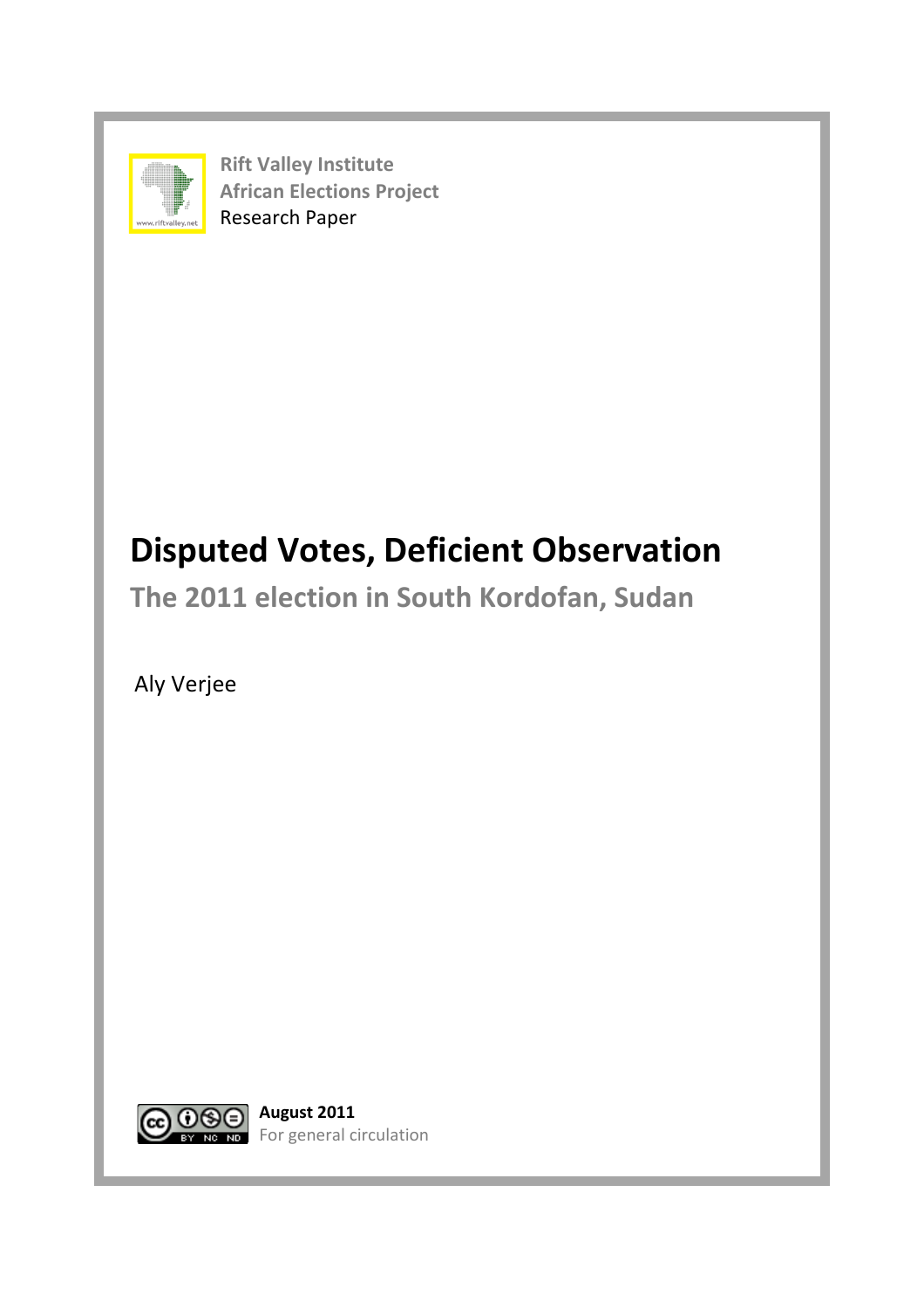## **Table of contents**

| $\mathbf{1}$   |     |                                                                                  |  |  |  |  |  |
|----------------|-----|----------------------------------------------------------------------------------|--|--|--|--|--|
|                | 1.1 |                                                                                  |  |  |  |  |  |
| $\overline{2}$ |     |                                                                                  |  |  |  |  |  |
|                | 2.1 |                                                                                  |  |  |  |  |  |
|                | 2.2 |                                                                                  |  |  |  |  |  |
|                | 2.3 | Vote distribution: a comparison with the proportional representation contests  6 |  |  |  |  |  |
|                | 2.4 |                                                                                  |  |  |  |  |  |
| 3              |     |                                                                                  |  |  |  |  |  |
|                | 3.1 |                                                                                  |  |  |  |  |  |
|                | 3.2 |                                                                                  |  |  |  |  |  |
|                | 3.3 |                                                                                  |  |  |  |  |  |
|                |     |                                                                                  |  |  |  |  |  |
|                |     |                                                                                  |  |  |  |  |  |

## **The author**

Aly Verjee, a Senior Researcher at the Rift Valley Institute, was Deputy Director of the Carter Center's election observation mission in Sudan 2008–10.

## **The Rift Valley Institute**

The Rift Valley Institute (www.riftvalley.net) is a non-profit research, education and advocacy organization operating in Sudan, the Horn of Africa, East Africa and the Great Lakes. The Institute works with communities, institutions and individuals to bring local knowledge to bear on political and economic development, support regional capacity for research and training, document indigenous culture and promote human rights.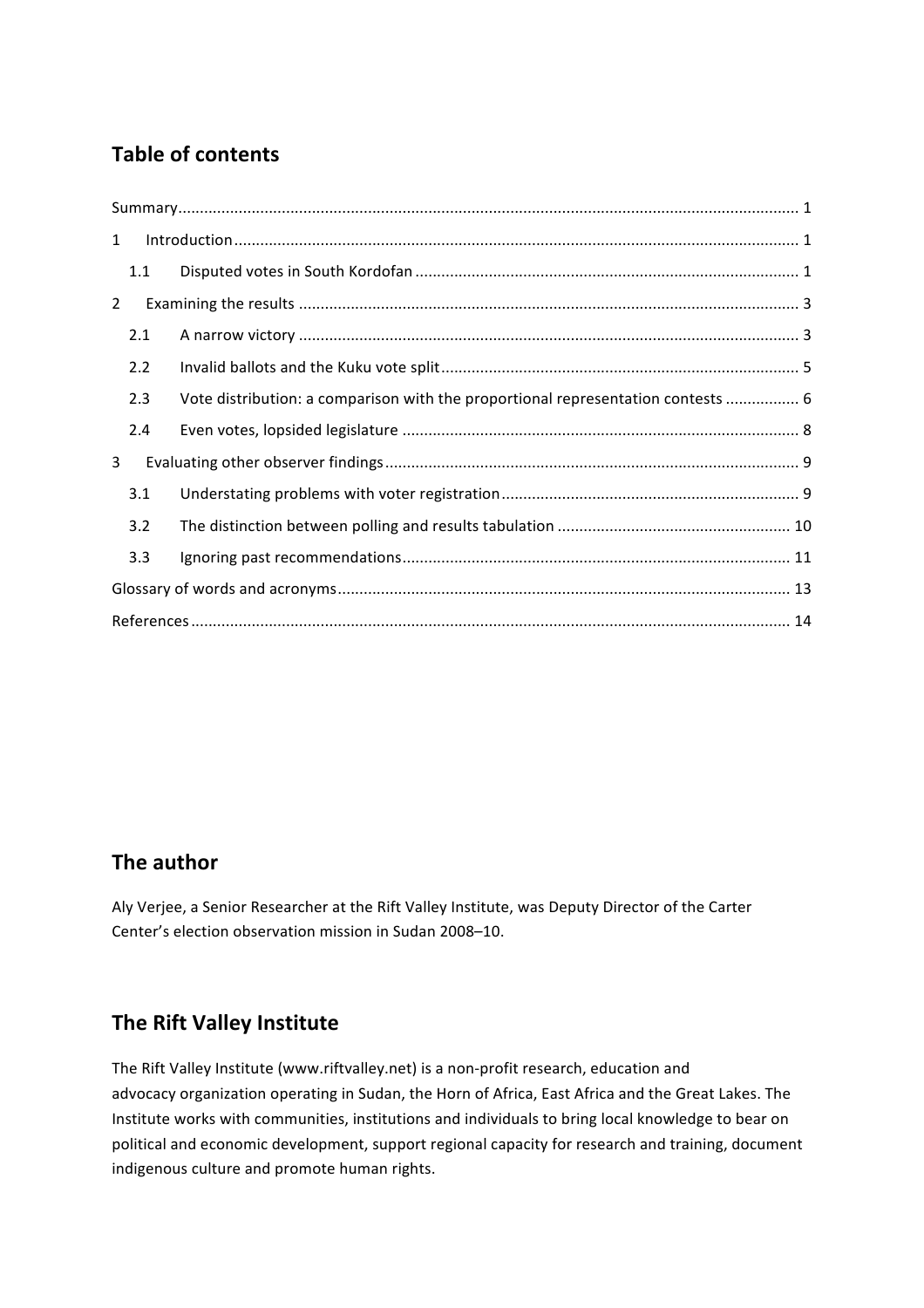## **Summary**

The disputed gubernatorial election in South Kordofan, Sudan, in May 2011 was one of the key triggers of a conflict that has since engulfed large parts of the state, giving rise to atrocities that, according to the Office of the UN High Commissioner for Human Rights (OHCHR), may amount to war crimes and crimes against humanity (OHCHR, 2011). Domestic and international election observers deemed the vote a success, but the present study, based on the analysis of reports from the three election observation organisations that covered the election, finds significant deficiencies in the observers' approach.

The mandate of election observers is to help build confidence in the electoral process. In South Kordofan this was not achieved. Critical lessons of Sudan's past electoral history were overlooked, and in a rush to judgement international observers prematurely endorsed the contentious poll. The small margin of victory for the candidate of the National Congress Party (NCP), Sudan's ruling party, combined with numerous observed irregularities was an indication that greater caution should have been applied by observers in their endorsement of the result. Caution would have been appropriate even without clear evidence of systemic irregularities in the voting. Moreover, a comparison of the gubernatorial elections and the two proportional representation votes that were conducted concurrently reveals incongruities that suggest the gubernatorial result may have been manipulated.

It may no longer be possible to establish the truth or otherwise of the opposition accusation of voterigging in South Kordofan, but the limitations of the observation missions have an important bearing on future peace negotiations. Any settlement of the conflict is likely to involve a demand on the part of the Sudan People's Liberation Movement, Northern Sector (SPLM-N), for some form of powersharing and a renewed process of democratic representation. International involvement in such a future process will need to account for the errors of the past and develop a more rigorous and better-informed monitoring regime.

## **1 Introduction**

### **1.1 Disputed votes in South Kordofan**

Since early June 2011 South Kordofan has been in a state of war. The May 2011 legislative and executive elections, measured by their success in maintaining peace and achieving democratic transformation, were a failure. Contested polls and the breakdown in relations between the National Congress Party (NCP) and the Sudan People's Liberation Movement, Northern Sector (SPLM-N) contributed significantly to the outbreak of conflict across the state and the consequent humanitarian catastrophe.

Asserting electoral legitimacy is crucial to the NCP. On the basis of the election results, the NCP claims a democratic mandate to rule. On this basis it justifies the current military action against the SPLM-N. But the conduct of the election was contentious even before the campaign and polling began; and the result, a narrow victory on the part of the incumbent NCP governor was immediately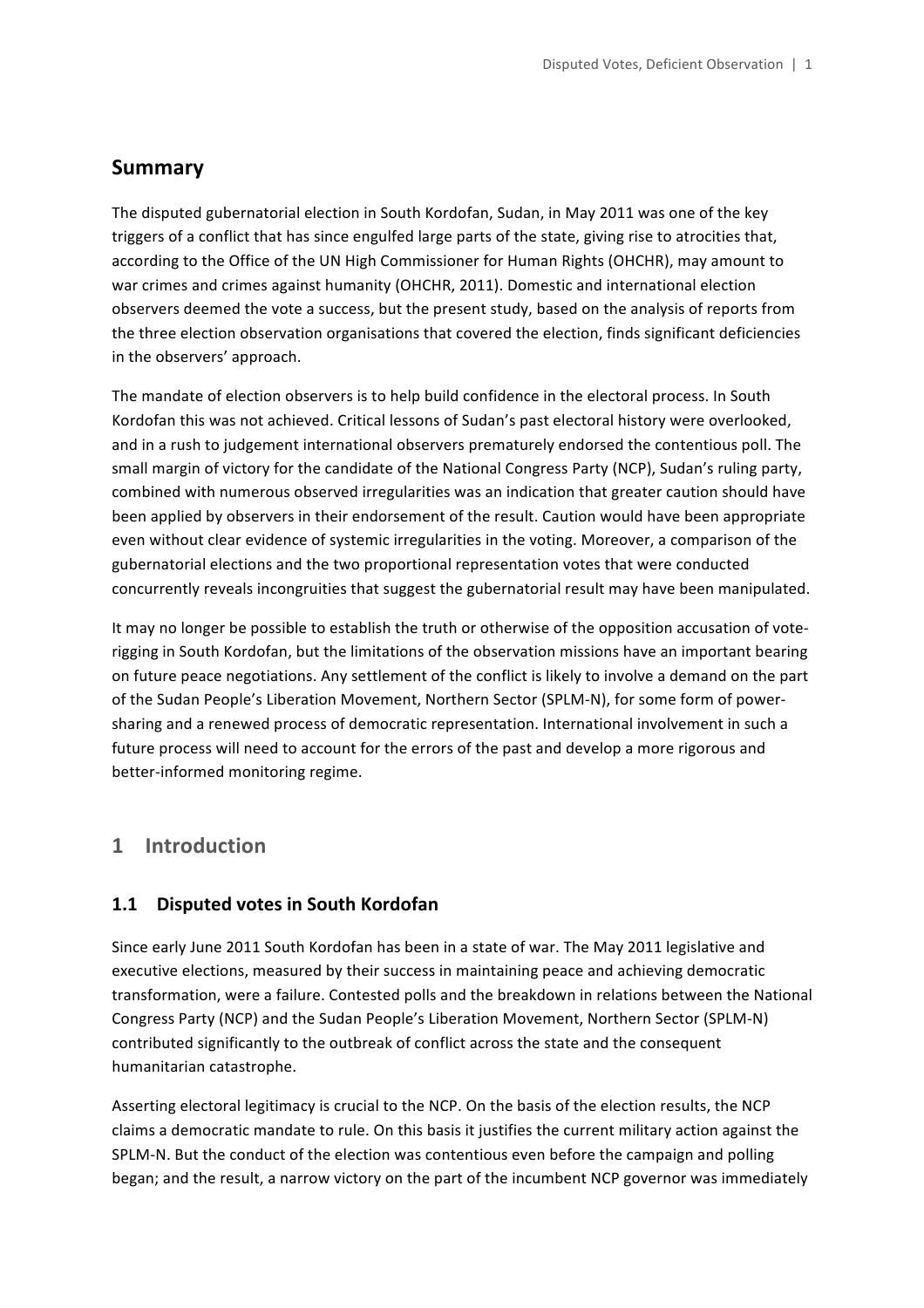rejected by the SPLM as rigged (BBC, 2011). Nevertheless, the elections was endorsed both by national and international observers. It was deemed 'peaceful and credible' by international observers from the Carter Center and an 'improvement' over Sudan's 2010 national elections by national observers from the Sudanese Group for Democracy and Elections (SuGDE) and the National Civic Forum (NCF) (SuGDE, 2011, p. 2; NCF, 2011, p. 2; Carter Center, 2011d, p. 1).

The vote was close. The official results give the incumbent NCP governor Ahmad Muhammed Harun slightly more than a one per cent margin of victory (6,500 votes) over his former deputy, the SPLM's Abdulaziz Adam al-Hilu. In the legislature, despite both parties winning similar shares of the vote, the NCP recorded a decisive victory, taking 33 seats to the SPLM's 21. With a clear majority of seats—assuming the new legislature is convened—the NCP caucus will be in a position to override any objections from SPLM members and will thus be free to pursue the legislative agenda it desires.

The Government of Sudan welcomed the result of the election. On 23 June President al-Bashir announced, 'the NCP has won 22 geographical constituencies against 10 constituencies for the SPLM. Therefore, it was natural for us to win the post of the state governor' (Xinhua, 2011).<sup>1</sup> On 16 June the Sudanese Embassy in Washington DC asserted that there was 'wide international endorsement of the elections as free, fair and transparent' (Embassy of Sudan in the United States, 2011).

It is possible to make a different judgement. The results show important statistical inconsistencies that went unexamined by the observers. The SPLM lost the gubernatorial race, but it actually won the most votes overall. It also won a majority of votes in two concurrent elections conducted under proportional representation. Unusually high rates of invalid ballots in certain constituencies went unexplained. And the observers, despite their endorsements, chronicled a succession of procedural and technical errors. The Carter Center, the only international body involved in observation of the elections, argued that these were not systemic irregularities and that they would therefore not invalidate the results (Carter Center, 2011d, p. 1). Yet this assertion is misleading: the margin of victory (6,500 votes) amounted to considerably less than the 30,000-plus ballots that were discarded as invalid. In such a close vote, systemic irregularities did not need to occur in order to put the final tally in doubt. Irregularities in less than one per cent of all ballots cast would be liable to have produced a different outcome, giving victory to the opposing party.

Ahmed Harun's victory cannot, therefore, be definitively established statistically. Separate judgements were called for: on the conduct of polling on the one hand and the tabulation and processing of results on the other. Greater attention should have been paid to weaknesses in the processing of results, particularly as such failures are known to have been a feature of the 2010 elections (Carter Center, 2010a, p. 1, 2010b, p. 2, p. 3; EU EOM, 2010, p. 44-46).

In the Carter Center's report on the South Kordofan election the impact of problems in voter registration and constituency demarcation is played down. And its recommendation that complainants seek recourse in Sudan's electoral complaints system contradicts the Center's own report on the 2010 national elections in Sudan, where this system was judged to have 'failed to meet Sudan's constitutional...obligations' (Carter Center, 2010b, p. 52).

<u> 1989 - Johann Stein, fransk politiker (d. 1989)</u>

 $1$  Given the roughly even split in overall votes between the NCP and SPLM, President al-Bashir's statement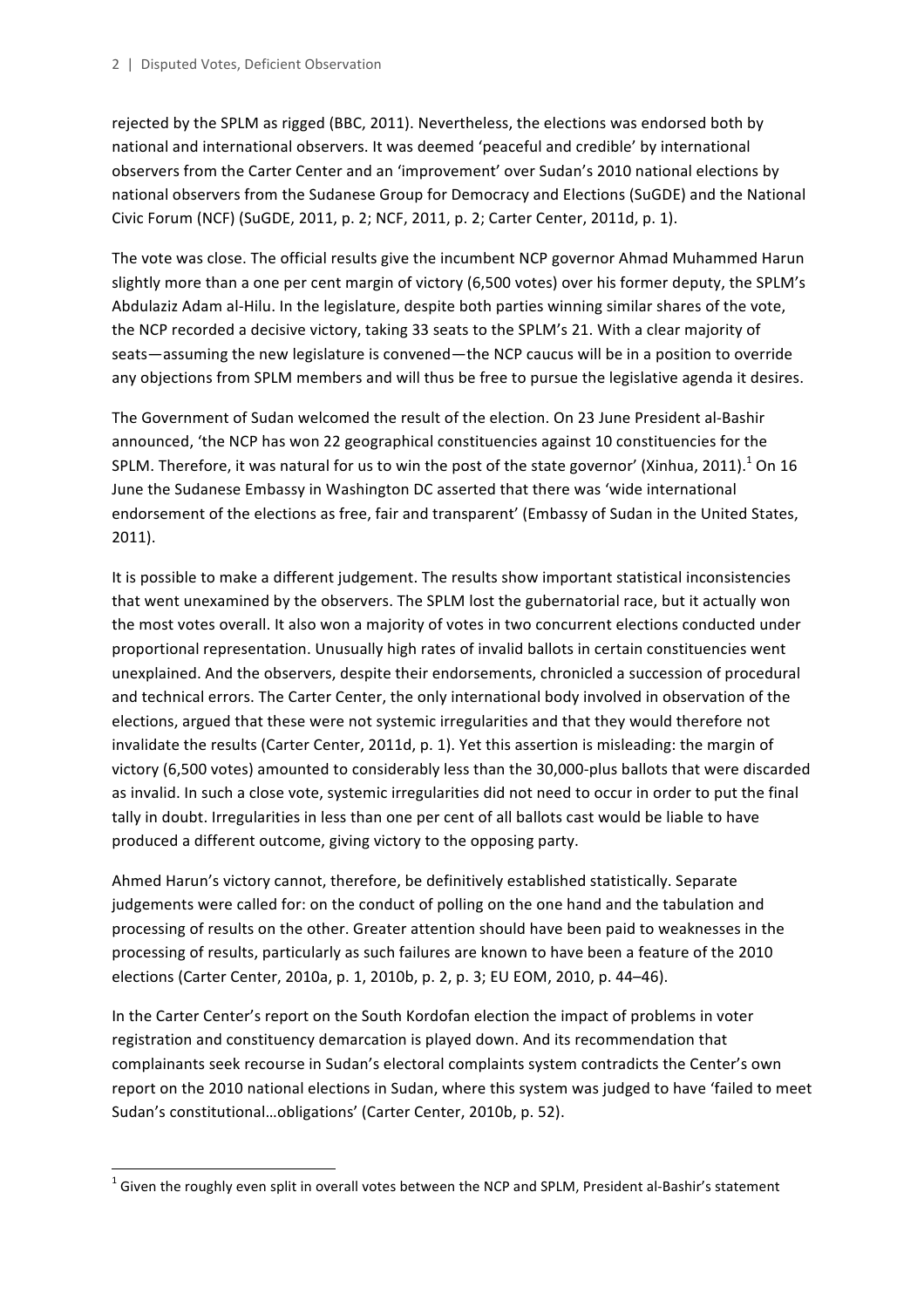A more careful verdict on the part of the observer groups would not necessarily have changed the course of events in South Kordofan. But the verdict on the election has a wider significance. The election was the final chapter in the process of attempted democratic transformation prescribed in the Comprehensive Peace Agreement (CPA) (GoS/SPLM, 2005, Protocol on Power Sharing, art. 1.4). It thus has a historical importance both for north and south Sudan, and offers a lesson for the unresolved issues that remain in Kordofan and other areas of the country in the post-CPA era.

This paper offers a statistical analysis of the 2011 election and a critique of the findings of the election observer missions (EOMs) deployed to South Kordofan.<sup>2</sup> The people of South Kordofan have paid a high price for the failure of the election. Negotiations to end the present conflict will need to acknowledge its problematic aspects if there is to be a chance of a resumption of the democratic process and a successful electoral process in 2015, when the next election is nominally due.

## **2 Examining the results**

## **2.1** A narrow victory

The analysis offered in this study pursues the implications of two key observations: first, that a small margin of victory in any election has inherent uncertainties; and second, that incongruities between the gubernatorial results and the results from the two proportional representation votes suggest that the results could have been manipulated.

The NEC's final results show the NCP's Harun winning with a narrow margin of about 1.5 per cent of all votes cast (1.6 per cent of all valid votes cast), or precisely 6,500 votes. This figure is equivalent to less than a quarter of the 31,608 ballots that were discarded as invalid (see Table 1). In contrast, the scale of Omar al-Bashir's and Salva Kiir's victories in the national election of April 2010 left little doubt that they won their contests for President of Sudan and President of South Sudan respectively, notwithstanding the serious problems in the tabulation of results reported by most national and international EOMs (Verjee, 2010, p. 47). Harun's win in South Kordofan is less convincing.

|                               | <b>Votes</b> | <b>Share</b> | <b>Differential</b> |
|-------------------------------|--------------|--------------|---------------------|
| Ahmad Harun (NCP)             | 201,455      | 46.08%       | n/a                 |
| Abdulaziz Adam Al-Hilu (SPLM) | 194,955      | 44.60%       | 6,500 (1.49%)       |
| Telefon Kuku (independent)    | 9,130        | 2.09%        | 185,825 (42.51%)    |
| Invalid ballots               | 31,608       | 7.23%        | n/a                 |
| Total votes cast              | 437,148      | 100.00%      | n/a                 |

#### Table 1. Final results from the South Kordofan gubernatorial race, May 2011

**Source: NEC, 2011b** 

<u> 1989 - Johann Stein, fransk politiker (d. 1989)</u>

 $2$  This paper uses the NEC's final results for analytical purposes. The accuracy of the published data (in for example, transcription and data entry) may itself be a source of error and cannot be independently verified.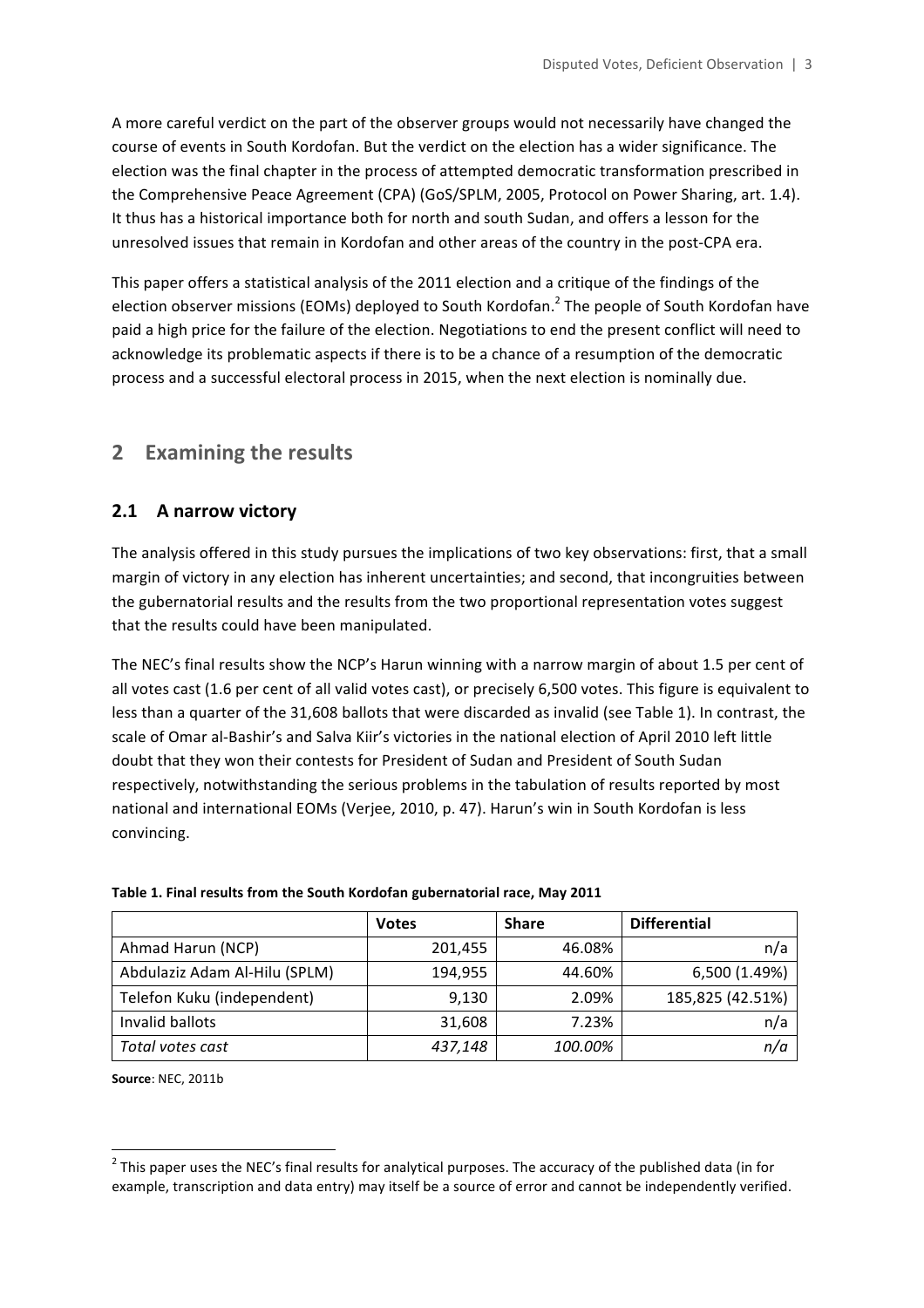In a narrow race, the magnitude of otherwise marginal problems is increased. In a vote where the margin of victory was well within the count of invalid ballots, it is not necessary for irregularities to be systemic in order for these to be consequential, putting the final tally in doubt. (Another possibility exists, of course: that there were systemic irregularities, but that these went unobserved.)

A vote swing of little more than 3,000 votes from the NCP candidate to the SPLM candidate, from Harun to al-Hilu, would have produced a different winner. To affect the outcome, irregularities in less than one per cent of all ballots cast, or alternatively, in only four of the state's 666 polling stations, is all that would have been required. $3$ 

In the absence of direct evidence, this caution would be hypothetical. But there is ample evidence of irregularity, documented in the reports of the observers themselves. For example, the NCF reported that all 1,704 voters in Al Dambaloya, a station in Northern Abyei constituency 32, were prevented from voting (NCF, 2011, p. 2).<sup>4</sup> This number of potential votes represents more than half the necessary swing vote in this election. The northern Abyei constituency recorded the lowest turnout in South Kordofan, with only 22 per cent of registered voters casting ballots, giving some credence to the allegation that voting was artificially suppressed. Northern Abyei is firmly under the control of the NCP. Those who did vote in constituency 32 overwhelmingly chose Harun. Why, it may be asked, were Al Dambaloya voters prevented from participating in the poll?

The Sudanese Group for Democracy and Elections (SuGDE) reported that in five per cent of the 90 stations it observed, 'individuals were permitted to vote without their names being on the voter list,' although only a few people were actually seen to abuse the process in this way (2011, p. 11). In three stations, SuGDE observers witnessed vote buying (2011, p. 3). In nearly six per cent of stations it observed, 'voters were allowed to vote for someone who was not present, but again, incidents were isolated' (SuGDE, 2011, p. 12).<sup>5</sup> The Carter Center confirmed the same problem, noting that observers 'did report a small number of cases where party agents...distributed voter registration slips of absent voters to unregistered citizens, thus facilitating illegal proxy voting' (Carter Center, 2011d, p. 2).

The Carter Center also reported an incident of suspected ballot box stuffing in Muglad (constituency 29, polling committee 5), but discounted this as the only incident of its kind observed (Carter Center, 2011d, p. 15, fn. 32). While this affected a relatively small number of voters, it occurred in a heavily pro-Harun constituency. As election observation is based on sampling, a single incident suggests that such activity could have occurred elsewhere.

Additionally, the Carter Center observed that multiple voting could have taken place:

 

In 58 per cent of polling centres observed, the staff failed to check voters' hands for ink before allowing them to vote. In a similar percentage of polling stations the identification officer failed to ask the voter for identification...or have the voter confirmed by an identifier,

 $3$  With 642,555 total registered voters and 666 polling stations, each station averages 965 voters. Four stations of this size amount to 3,860 voters.

 $4$  The Carter Center did not deploy observers to this constituency and did not express a view on this alleged incident (according to correspondence between the author of the present study and a Carter Center representative, June 2011).

 $5$  The text of SuGDE's statement is inconsistent with data in graphs of the statement. Statistics referenced here are taken from the graphs.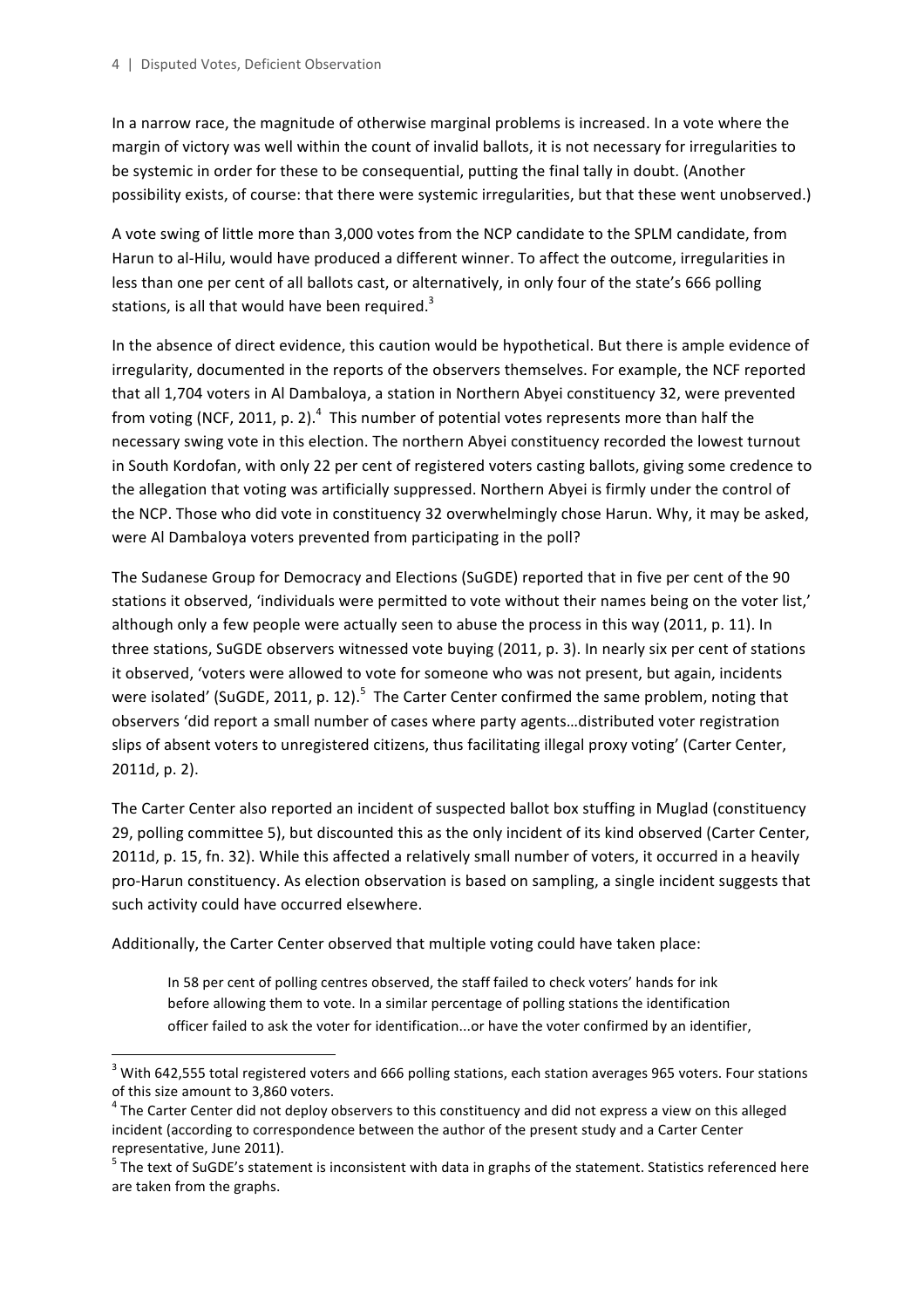to prove they are the person named on the voter registry and as provided for in the procedures...[which] represented a setback for the integrity of polling. (2011d)

Other problems were recorded, too: 'In about 15 per cent of polling stations visited by Carter Center observers, party agents were inappropriately involved in the voting process, including directing parts of the process, and in some cases accompanying voters into the voting booth'. This is later elaborated as 'in some cases providing unauthorized and inappropriate assistance to voters to mark their ballots' (Carter Center, 2011d, p. 4 and p. 14).

All of these incidents indicate that there were sufficient problems to affect the small number of ballots required to alter the outcome. It is possible that the observers deemed that the malpractice was attempted equally by NCP and SPLM supporters, or that such manipulation favoured the defeated SPLM, as the Carter Center concluded with respect to party agent behaviour (Carter Center, 2011d, p. 5). But this cannot be established statistically. It is erroneous to suggest that the absence of 'systemic' issues meant that the results were above reproach.

## **2.2 Invalid ballots and the Kuku vote split**

One explanation for the SPLM's loss in the gubernatorial contest is a simple vote split: that is, one of the other candidates for the governorship, former Sudan People's Liberation Army (SPLA) commander Telefon Kuku, acted as a spoiler, taking critical support from mainstream SPLM candidate al-Hilu. $6$  This assumes that Kuku supporters, in a two-candidate race, would have systematically preferred al-Hilu to Harun.

On aggregate figures, this explanation seems plausible. Had Kuku's 9,130 votes gone to al-Hilu, the SPLM would have won. But examined on a constituency level, Kuku's tallies do not appear to factor. In no constituency did votes for Kuku tip the vote for either Harun or al-Hilu. In all constituencies there were fewer votes for Kuku than there were invalid ballots. Only in Kuku's home area of Boram (constituencies 16, Northern Al Boram and 17, Southern Al Boram) and constituency 25, Kaddam, did he gain more than 5 per cent of the vote.

The results in these constituencies where Telefon Kuku gained a significant number of votes raise other questions. In both Northern Al Boram and Kaddam, the number of invalid ballots recorded was more than double the state average shown in Table 2. (Kaddam was not visited by Carter Center observers during polling, but one SuGDE observer was deployed to this area.<sup>7</sup>)

<sup>&</sup>lt;sup>6</sup> For further discussion of Kuku's effect on the election, see Verjee, 2011, p. 5.<br><sup>7</sup> Correspondence with a Carter Center representative, June 2011. Other constituencies to which the Carter Center did not deploy observers include Meiram, Northern Abyei, Assonout, Southern Al Boram and Hibeila and Dalami.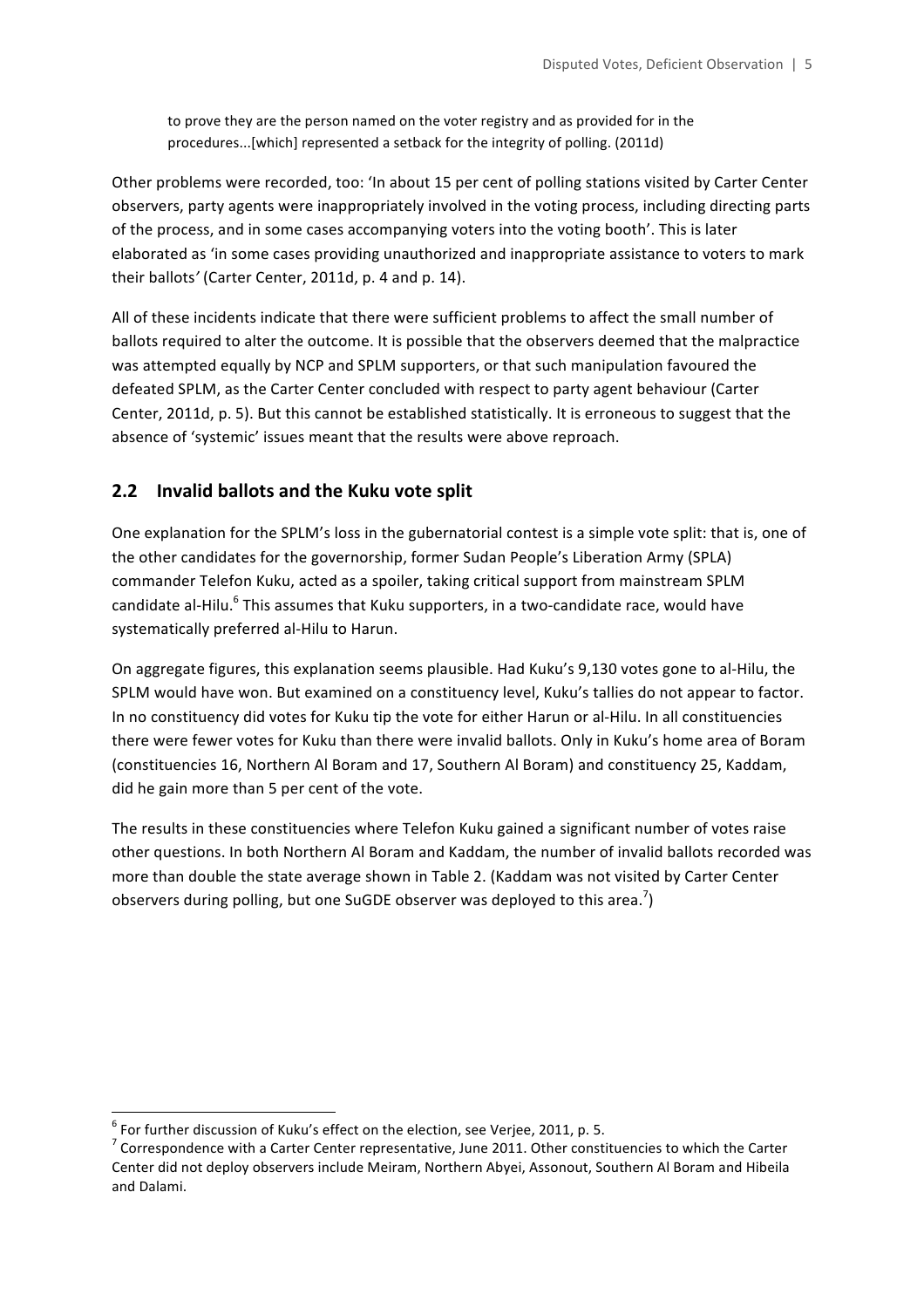| Constituency                                       | Votes cast | Valid | <b>Invalid</b> | Harun | al-Hilu | Kuku | Per cent |
|----------------------------------------------------|------------|-------|----------------|-------|---------|------|----------|
|                                                    |            | votes | votes          |       |         |      | invalid  |
|                                                    |            |       |                |       |         |      | votes    |
| Northern Al Boram (16)                             | 10,367     | 8.681 | 1,686          | 1,038 | 7.051   | 592  | 16.26    |
| Kaddam (25)                                        | 9.727      | 8.147 | 1,580          | 6,882 | 783     | 482  | 16.24    |
| State average (all 32 constituencies) <sup>8</sup> |            |       |                | 7.53  |         |      |          |

Table 2. Comparison of invalid votes cast in the South Kordofan gubernatorial election in constituencies 16 **and 25, May 2011**

**Source: NEC, 2011c** 

<u> 1989 - Johann Stein, fransk politiker (d. 1989)</u>

A 16 per cent rate of ballot rejection is unusually high, particularly given trends across the state.<sup>9</sup> Neighbouring Southern Al Boram recorded just 8.41 per cent invalid ballots. The observers offered no explanation as to why these constituencies were so affected. In Northern Al Boram, al-Hilu was the leading candidate; Harun won in Kaddam, but Kuku's strength is the uncontrolled variable in both instances. It is possible that Kuku actually obtained more votes, but that these were discounted by biased election officials. Or that advantage for either of the two leading candidates was suppressed by Kuku supporters. There may be another explanation. It is impossible to know without a further audit of the votes. If the average rate of invalid ballots had occurred in these areas, an additional 1,753 votes would have counted towards the gubernatorial result.<sup>10</sup>

## **2.3** Vote distribution: a comparison with the proportional representation **contests**

Further questions about the validity of the gubernatorial results are raised by a comparison with the other electoral contests that took place concurrently in South Kordofan. As the only other elections to be contested across the state, the elections for the political party and women's list ballots (both by proportional representation) provide the best basis for comparison with the gubernatorial race. In these votes, seats are allocated proportionally, roughly corresponding to the share of total votes obtained by a party state-wide. Parties present ranked lists of candidates, who gain office based on their position on the list, in line with the number of seats their party wins. In a reversal of the outcome of the gubernatorial contest, Tables 3 and 4 show that the SPLM took more votes overall in both races, defeating the NCP by a margin of roughly two per cent of all votes cast, nearly 7,500 votes in the women's list contest, and nearly 9,000 votes in the party list ballot.

 $8$  The rate of invalid ballots was calculated by dividing the average rate of invalid ballots across all 32 constituencies. The overall rate of invalid ballots for the gubernatorial election is 7.23 per cent.

 $9$  While there is no international consensus on an acceptable rate of invalid ballots, the Institute for Democracy and Electoral Assistance recorded an average of three per cent invalid votes per election. For a more detailed

discussion of this question see Aldashev and Mastrobuoni, 2010.<br><sup>10</sup> A total of 20,094 votes were cast in constituencies 16 and 25 (10,367 plus 9,727). Had the state-wide average rate of invalid ballots of 7.53 per cent occurred, 1,513 invalid ballots would have been cast in these two areas. In practice, the total number of invalid ballots was 3,266 (1,686 plus 1,580), for a difference of 1,753 (3,266 minus 1,513).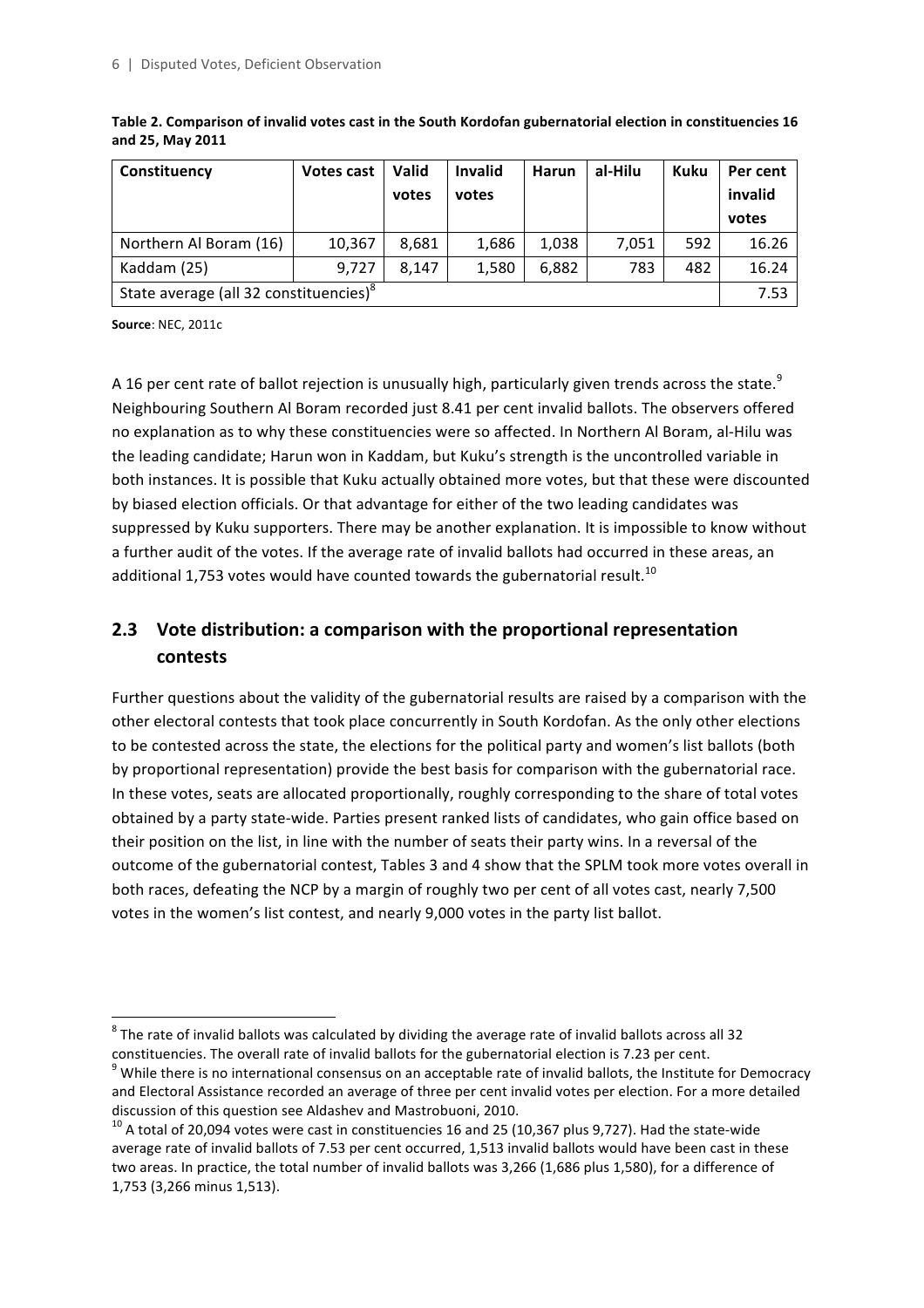|                    | <b>Votes</b> |        | <b>Differential</b> |        |
|--------------------|--------------|--------|---------------------|--------|
| <b>SPLM</b>        | 191,582      | 43.90% |                     | n/a    |
| <b>NCP</b>         | 182,751      | 41.88% | 8,831               | 2.02%  |
| Umma               | 9,635        | 2.21%  | 173,116             | 39.67% |
| DUP (Original)     | 8,913        | 2.04%  | 722                 | 0.17%  |
| Muslim Brotherhood | 7,629        | 1.75%  | 1,284               | 0.29%  |
| <b>DUP</b>         | 3,162        | 0.72%  | 4,467               | 1.02%  |
| SPLM-DC            | 2,524        | 0.58%  | 638                 | 0.15%  |
| Total valid votes  | 406,196      |        |                     | n/a    |
| Invalid votes      | 30,185       | 6.92%  |                     | n/a    |
| Total votes        | 436,381      |        |                     |        |

#### **Table 3. Final results of the political party election of the South Kordofan legislative elections, May 2011**

**Source:** NEC, 2011b

|                   | <b>Votes</b> |        | <b>Differential</b> |        |
|-------------------|--------------|--------|---------------------|--------|
| <b>SPLM</b>       | 193,891      | 44.51% |                     | n/a    |
| <b>NCP</b>        | 186,422      | 42.80% | 7,469               | 1.71%  |
| DUP (Original)    | 11,559       | 2.65%  | 174,863             | 40.14% |
| Umma              | 11,079       | 2.54%  | 480                 | 0.11%  |
| <b>DUP</b>        | 4,319        | 0.99%  | 6,760               | 1.55%  |
| Total valid votes | 407,270      |        |                     |        |
| Invalid votes     | 28,330       | 6.50%  |                     |        |
| Total votes       | 435,600      |        |                     |        |

**Source: NEC, 2011b** 

Table 5 shows that the SPLM's share of the overall vote remains fairly consistent in all three races. Equally, the NCP's vote in the two proportional votes is steady. Since the proportion of invalid ballots does not vary significantly between contests (between 6.5 and 7.23 per cent), the statistics suggest that supporters of Umma, the Democratic Unionists, Muslim Brotherhood and other third-party contestants moved en masse to support the NCP's Harun at the expense of the SPLM's al-Hilu.

| Table 5. Comparison of gubernatorial and proportional races of South Kordofan elections, May 2011 |  |  |
|---------------------------------------------------------------------------------------------------|--|--|
|---------------------------------------------------------------------------------------------------|--|--|

|              | <b>Gubernatorial race</b> |           | Political party list |           | Women's list |           |
|--------------|---------------------------|-----------|----------------------|-----------|--------------|-----------|
|              | Votes                     | Share (%) | Votes                | Share (%) | Votes        | Share (%) |
| <b>SPLM</b>  | 194,955                   | 44.60     | 191,582              | 43.90     | 193,891      | 44.51     |
| <b>NCP</b>   | 201,455                   | 46.08     | 182,751              | 41.88     | 186,422      | 42.80     |
| Others       | 9,130                     | 2.09      | 31,863               | 7.30      | 26,957       | 6.19      |
| Invalid      | 31,608                    | 7.23      | 30,185               | 6.92      | 28,330       | 6.50      |
| <b>Total</b> | 437,148                   | 100.00    | 436,381              | 100.00    | 435,600      | 100.00    |

**Source:** NEC, 2011b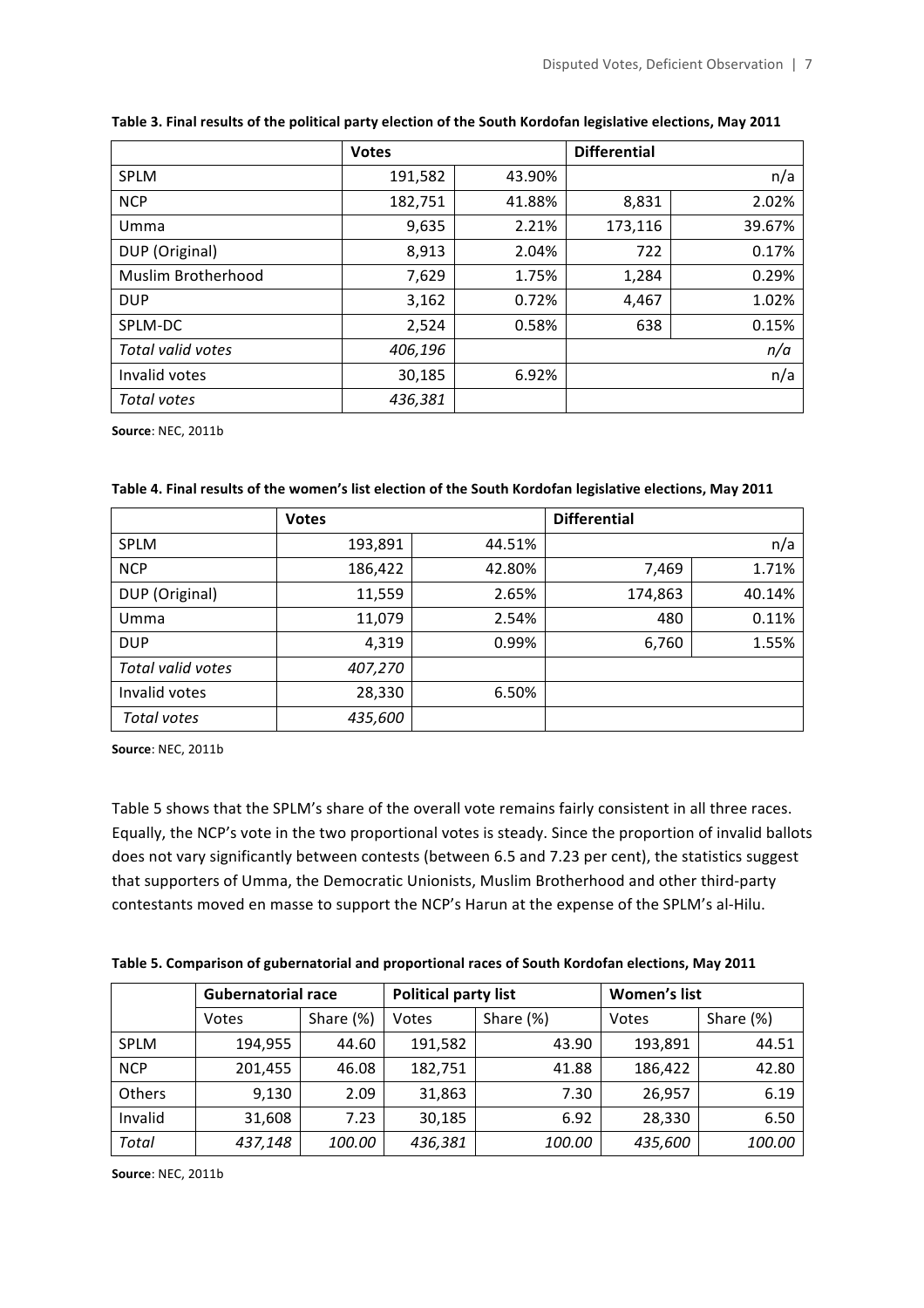In the absence of any sort of opinion polling, it is impossible to establish voter preferences independently of the poll. But given the antipathy felt towards the NCP by many opposition party supporters, it is odd that the SPLM did not gain much more than a thousand votes in the gubernatorial contest over its best performance in the women's list proportional race (from 193,891 to 194,955) whereas by comparison the NCP was able to pick up about 15,000 more votes (from 186,422 to 201,455).

Harun's personal popularity or name recognition may account for some of the bump. But another possibility is manipulation of the gubernatorial results, denying victory in the election's biggest race to the state's most popular party (as judged the basis of the proportional contests)

#### **2.4 Even votes, lopsided legislature**

One further question from South Kordofan's election is how, despite similar levels of numerical support, the NCP won 22 geographic constituencies to the SPLM's 10. For the Carter Center the answer was straightforward: '[a]lthough both parties polled fairly evenly overall, SPLM support was in a smaller area, where it won heavily, whereas the NCP won more constituency seats but with a lower margin' (2011d, p. 2).

But there is more to the story. Almost a third of constituencies—10 out of 32—failed to comply with the requirement of the National Elections Act that 'the total population in each geographical constituency shall not exceed the electoral dividend or the national dividend in each case by more or less than fifteen percent' (GoNU, 2008, Art. 38b). With a population of 2,514,320, the state's electoral dividend is 78,573, which means a constituency may have a population no larger than 90,358  $(+15$  per cent), and no smaller than  $68,323$   $(-15$  per cent). (The electoral dividend is a mathematical ideal for the number of citizens residing in a given, demarcated constituency. Respecting the figure ensures that each elected assembly member represents approximately the same number of constituents. It also ensures that each constituency has a roughly similar number of prospective voters for registration.)

Table 6 shows the affected constituencies. Four were won by the SPLM. Six went to the NCP. The population of three of the SPLM-won constituencies substantially exceeded the state's electoral dividend. Four of the NCP-won constituencies were smaller than the electoral dividend. This implies that in affected areas, the SPLM vote was distributed more inefficiently, to the advantage of the NCP. In contrast, the NCP needed fewer votes to win in areas with smaller populations, again to their advantage. Poorly demarcated constituencies were not a deciding factor in the balance of power in the legislature; the proportional representation elections moderated the results of the geographic vote. But a fairer demarcation of constituencies might have denied the NCP the 60 per cent supermajority of seats it now holds.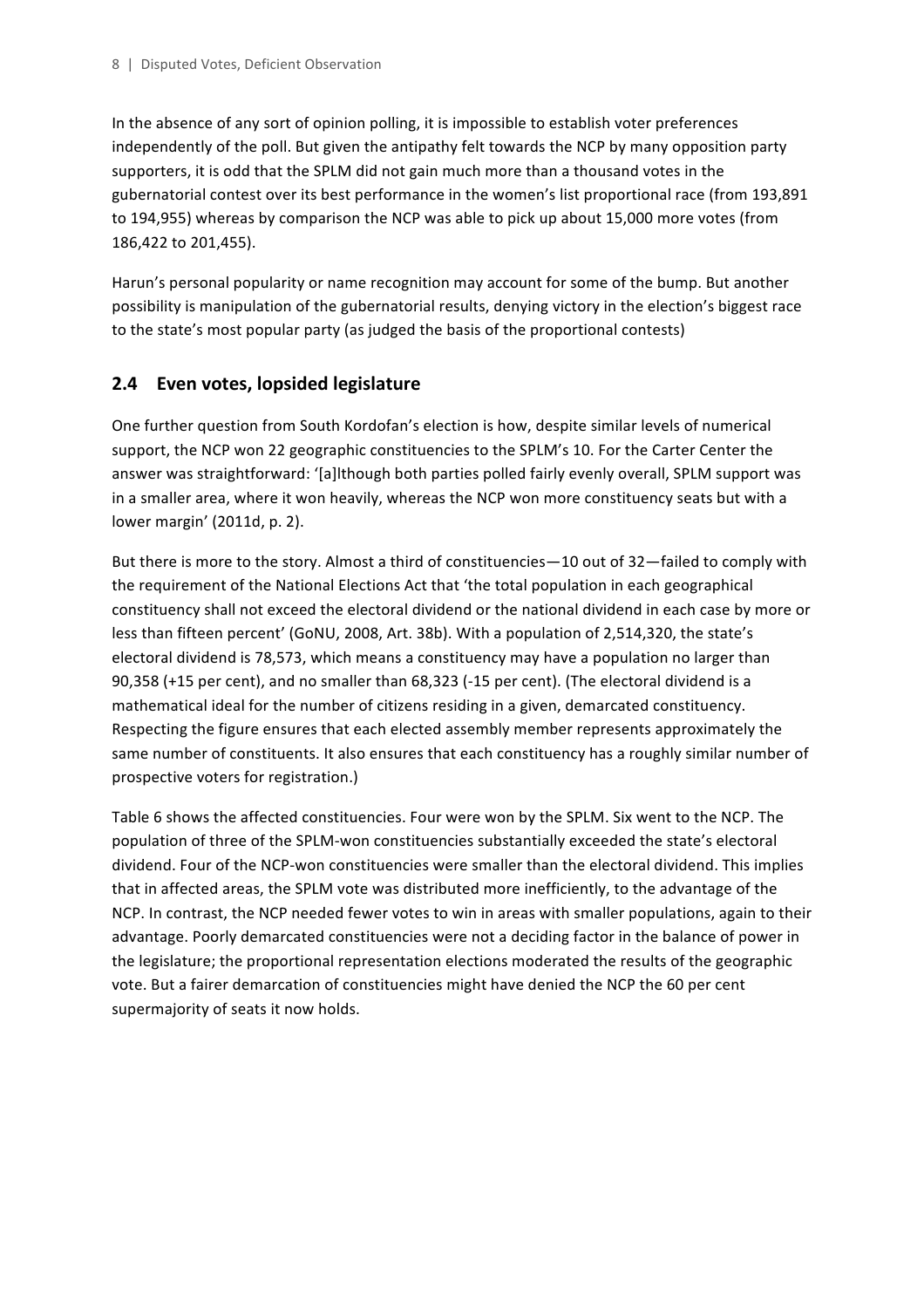|                      |             | <b>Deviation from</b> |             |
|----------------------|-------------|-----------------------|-------------|
|                      | 2010 census | electoral dividend    |             |
| Constituency         | population  | limits                | Seat won by |
| Kalogi (7)           | 55,200      | (13, 123)             | <b>NCP</b>  |
| Kojeira (29)         | 66,375      | (1,948)               | <b>NCP</b>  |
| Eastern Kadugli (11) | 66,736      | (1, 587)              | <b>NCP</b>  |
| Algoz North (21)     | 66,890      | (1, 433)              | <b>NCP</b>  |
| Meiram (31)          | 96,956      | 6,598                 | <b>NCP</b>  |
| Al Abassiya (1)      | 99,427      | 9,069                 | <b>NCP</b>  |
| Western Kadugli (10) | 65,532      | (2,791)               | <b>SPLM</b> |
| Solara (19)          | 96,986      | 6,628                 | <b>SPLM</b> |
| Om Dorein (12)       | 100,655     | 10,297                | <b>SPLM</b> |
| Hibeila (20)         | 101,742     | 11,384                | <b>SPLM</b> |

Table 6. Geographic constituencies not respecting population limits, May 2011

**Source: NEC, 2011a** 

## **3 Evaluating other observer findings**

#### **3.1** Understating problems with voter registration

Given Harun's narrow victory, irregularities in the voter registry become much more significant. The NEC organized a new voter registration process in South Kordofan from 24 January to 12 February 2011. At the final count, 642,555 voters were registered across the state.

In its 29 March statement on voter registration, the Carter Center's headline conclusion was that registration was 'low' compared to the registration exercise conducted in 2009 for the April 2010 elections (Carter Center, 2011a, p. 1). Still, Center observers recorded that

registration staff consistently failed to ask where the citizen was residing (registrars inquired at 26 percent of centres visited), their length of residence in the area (nine percent of registrars), and whether the registrant had previously registered to vote in another area (reported at only one centre visited by observers). (Carter Center, 2011a, p. 6)

These problems sound familiar. The Carter Center had observed of the 2010 elections that 'there were insufficient checks on the data entry of registrant records, raising questions about the overall accuracy and comprehensiveness of the voter register' (Carter Center, 2010b, p. 28). In 2011, the same things happened again. Not only was there room for multiple registrations but given

the huge number of names to process on the voter registry, and many similar names, it is unlikely data entry staff could accurately identify and eliminate possible duplicates while processing the data. (Carter Center, 2011a, p. 7)

In the light of known difficulties with the 2009 registration exercise (Verjee, 2010, p. 41), this development was more serious than suggested in the South Kordofan report.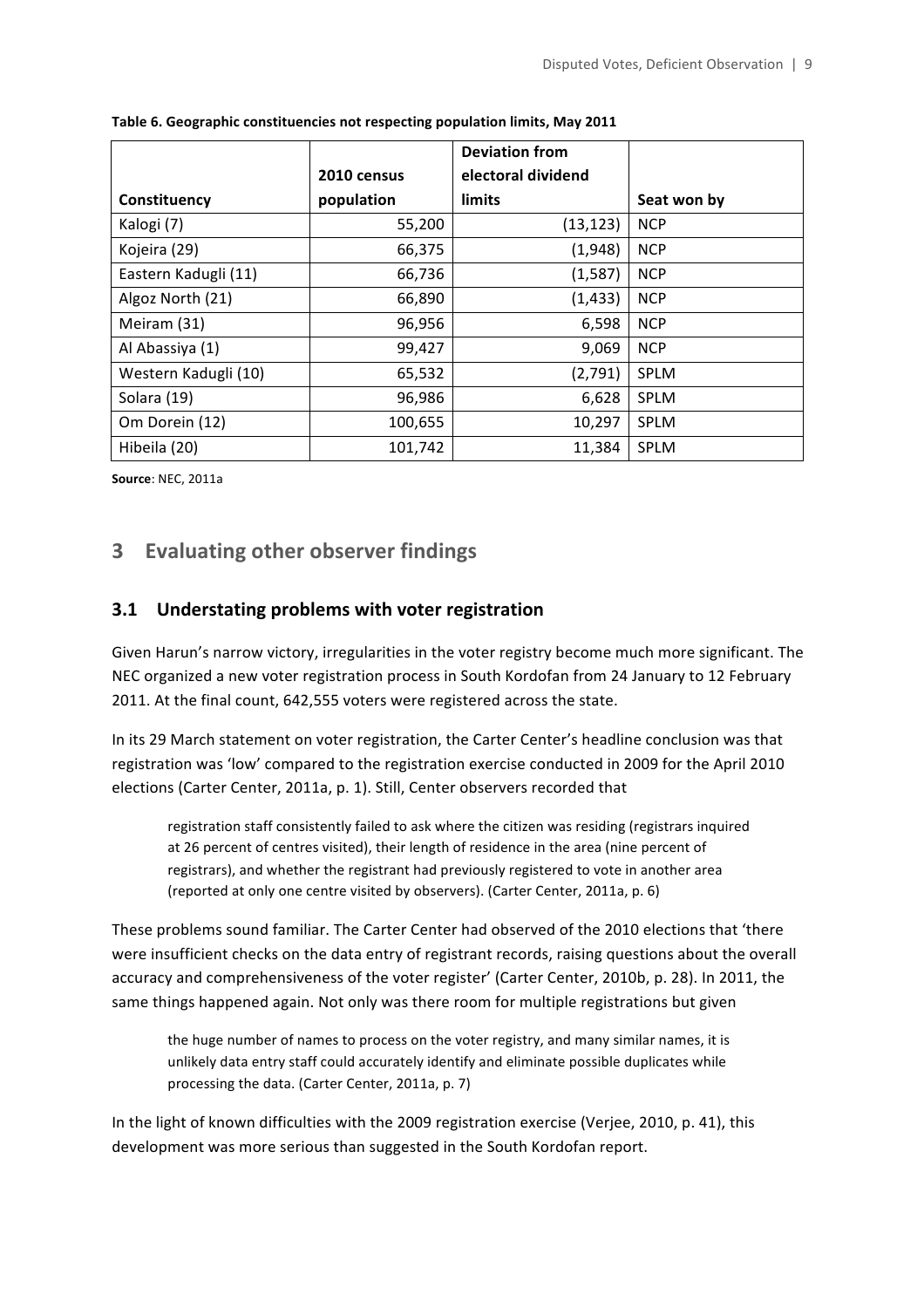SuGDE did not observe voter registration because of financial constraints (SuGDE, 2011, p. 4), but it expressed concern at the inadequate management of the voter registration process. Although it could not establish a link between the failings of registration and the vote's outcome, SUGDE reports expressed concern about the potential disenfranchisement of voters (SuGDE, 2011, p. 2). The NCF had a limited observer presence for registration, and said little about possible problems with the registry in its post-vote statement on 12 May.

In late February, the SPLM and seven opposition parties filed a petition against perceived irregularities in the voter roll. The NEC found no evidence of forgery, but both the Carter Center (2011a, p. 9) and SuGDE (2011, p. 9) reported that 16,000 names were subsequently removed from the voter list in Muglad.

The Carter Center commended the NEC's responsiveness to these grievances and its efforts to provide an effective legal remedy, but it criticized the lack of transparency on the adjudication and investigation of the complaints in its 29 March report on voter registration (Carter Center, 2011d, p. 10). A representative explained:

[the Carter Center] was not given access to observe the investigation or deliberations made by the NEC, thus we cannot give an opinion on the [NEC] decision [on the petition]. As we did not observe the discrepancy directly, we do not have an opinion on the petition. This is the reasoning behind the final paragraph [of the statement, cited above] calling for more transparent adjudication in future. However, the Center met with party representatives from the NCP, SPLM and other opposition parties, all of which accepted the final voter registry.<sup>11</sup>

Acceptance of the final registry by all political parties avoided, at least temporarily, further dispute in the electoral process. But political acceptance is not the same thing as technical accuracy. The latter should have been the concern of the observers. No EOM expressed—or could express given the resources they allocated to observation of registration—a definitive view on the credibility of the voter list.

## **3.2** The distinction between polling and results tabulation

<u> 1989 - Johann Stein, fransk politiker (d. 1989)</u>

Both SuGDE and NCF issued statements before election results were announced on 15 May. Both were careful to express reservations along with their evaluations. NCF stated:

It is important to note that at this time the process is still ongoing and an overall assessment will have to wait until the process has been completed, including completion of the tabulation of results as well as the filing, review, and resolution of any complaints'. (2011, p. 1)

SuGDE also offered a caveat: 'SuGDE emphasizes that it concluded its observations on May 5' (2011, p. 1), that is to say the day after polling ended.

In addition to its statement on voter registration, the Carter Center made further statements on the electoral process on 28 April, 9 May and 18 May. Polling ended on 4 May; but its 9 May statement did not comment on the polling process. The 18 May statement, which included an overview of the

 $11$  Correspondence between the author of the present report and a Carter Center representative, June 2011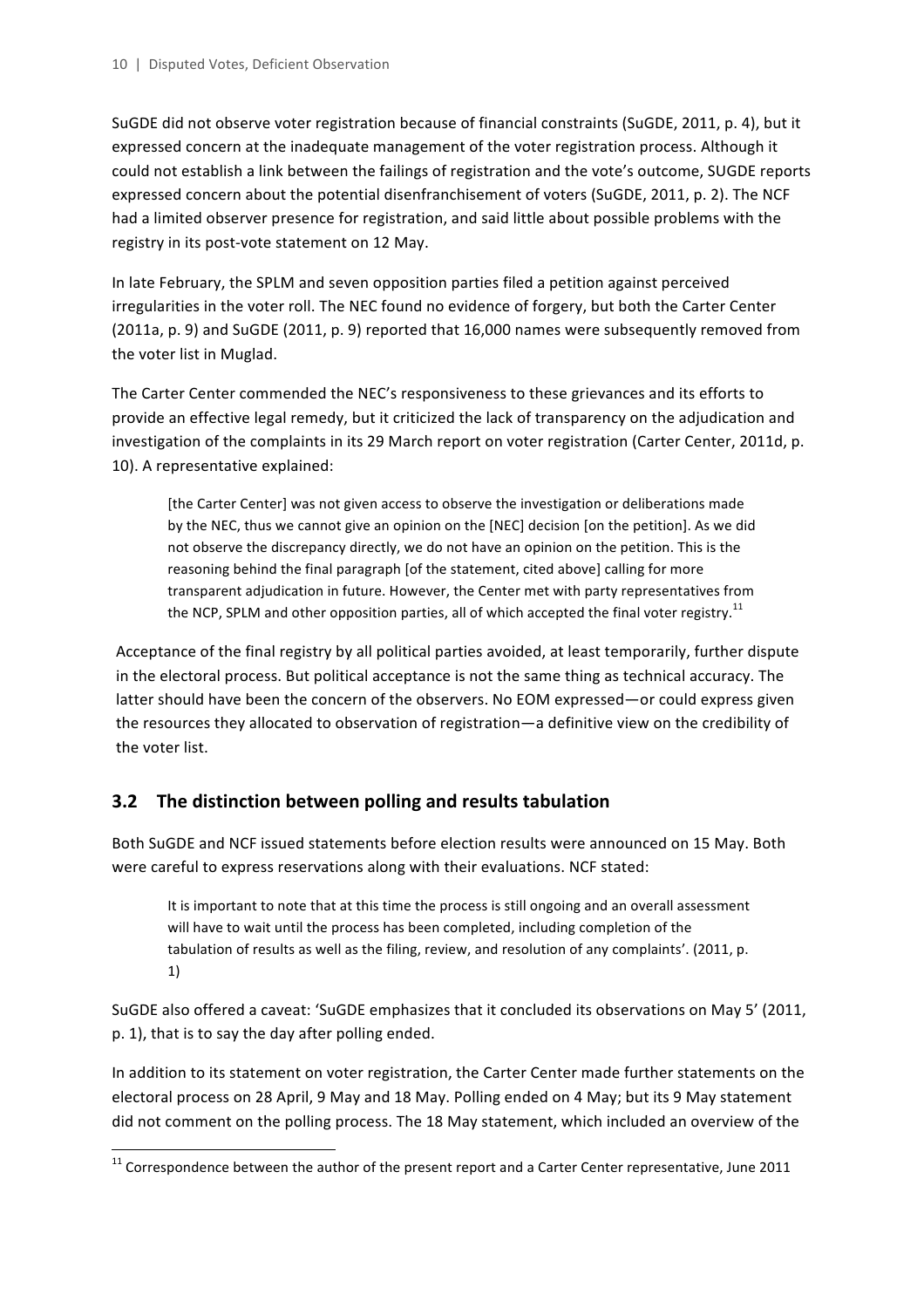results at gubernatorial and legislative level, combined comment on the polling exercise with comment on the aggregation, tabulation and processing of results and the Center's finding of credibility applied to all parts of the electoral process.

The conclusion largely neglected a key lesson of Carter Center observation of the national elections in Sudan in 2010. On 17 April 2010, the Center issued a positive statement on the elections. By the time of its statement on tabulation on 10 May, however, its view had shifted. And in its final report on these elections, in December 2010, the judgement was harsh: '[a]nother critical shortcoming in the elections was tabulation, which was severely disorganized and susceptible to manipulation ... counting and tabulation of results were badly flawed across Sudan and cast serious doubts on their accuracy' (Carter Center, 2010b, p. 2 and p. 4).

In the case of the 2010 elections, judging tabulation to have lacked credibility, the Carter Center concluded:

While the NEC designed an electronic tabulation system that contained numerous safeguards for data entry, the process was generally not followed as prescribed. This prevented key verification steps from occurring and compromised the accuracy of the results. In some cases, officials resorted to manual tabulation and ignored the NEC's planned data security measures. Frequently, the electronic system that was developed to tabulate results was only partially used or not used at all. (2010b, p. 4)

It should have come as no surprise that tabulation was also the most contentious phase of the vote in South Kordofan (Carter Center, 2011d, p. 2). But in 2011 the Center downplayed it, noting only that

…election officials appear to have chosen not to use the official database developed to handle the preliminary results. The database is programmed to reject results where the numbers do not reconcile and these results would then be quarantined and investigated before they could be entered. This process was bypassed by the SHEC, thus removing an important safeguard that can highlight anomalous results. (2011d, p. 17)

Given the vastly improved technical administration of the 2011 elections in South Kordofan, there was less excuse than in 2010 for abandoning set procedures and systems. Yet the observers of the South Kordofan elections limited themselves to considerably milder strictures:

The entry of the results into the formal database, which would quarantine non-reconciling results, would have indicated whether the problem was due to a procedural error or manipulation of the results. The integrity of the process would have been stronger had the formal database been utilized. (Carter Center, 2011d, p. 18)

#### **3.3** Ignoring past recommendations

Finally, both the Carter Center and SuGDE suggested that any electoral disputes resulting from the election in South Kordofan be pursued through judicial process. On 9 May the Carter Center called on all contesting parties and candidates '...to seek recourse to potential electoral disputes through established legal channels' (2011c, p. 1). SuGDE issued a similar call: '[t]he Group urges all parties...to deal with all disputes through appropriate legal mechanisms' (2011, p. 2).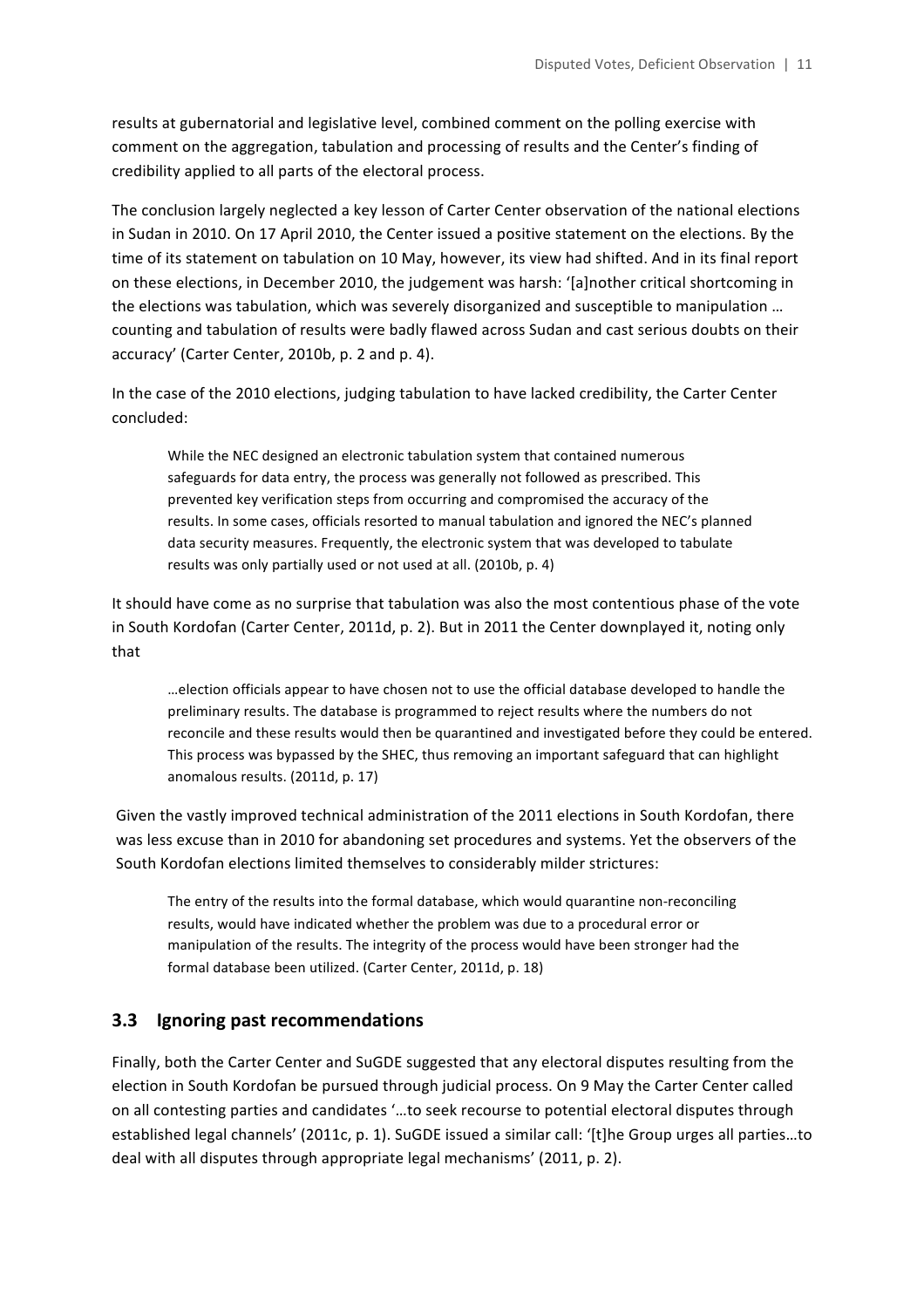On first glance, these would appear to be reasonable recommendations. But as recently as December 2010, the Carter Center itself had made extensive critical comments on the flaws in the legal framework for the elections:

Sudan's legal and electoral framework for the 2010 general elections, while in some cases offering certain freedoms and protections, was overall contradictory in its design and implementation due to pre-existing repressive legislation, some of which originated well before the CPA. (Carter Center, 2010b, p. 15)

The NEC's handling of complaints failed to meet Sudan's constitutional, international, and regional obligations to provide a legal means to overturn illegitimate results. (p. 52)

The legal framework does not ensure adequate respect for the essential political rights and freedoms prescribed in Sudan's constitution, including freedoms of expression, assembly, and association as well as the right to an effective remedy for violations. (p. 59)

And on 28 April 2011 the Carter Center noted widespread mistrust of the system: '[t]he majority of candidates, their campaigners and community leaders spoken to...mistrust that any complaints they bring will be adequately dealt with by the judicial authorities' (Carter Center, 2011b, p. 10).

It is hardly surprising that aggrieved parties did not pursue legal challenge to the votes. The Carter Center's earlier conclusions on the inadequacies of legal complaint processes confirmed the futility of such an exercise. And thus a disputed election has given way, not to a legal contest, but to a brutal war.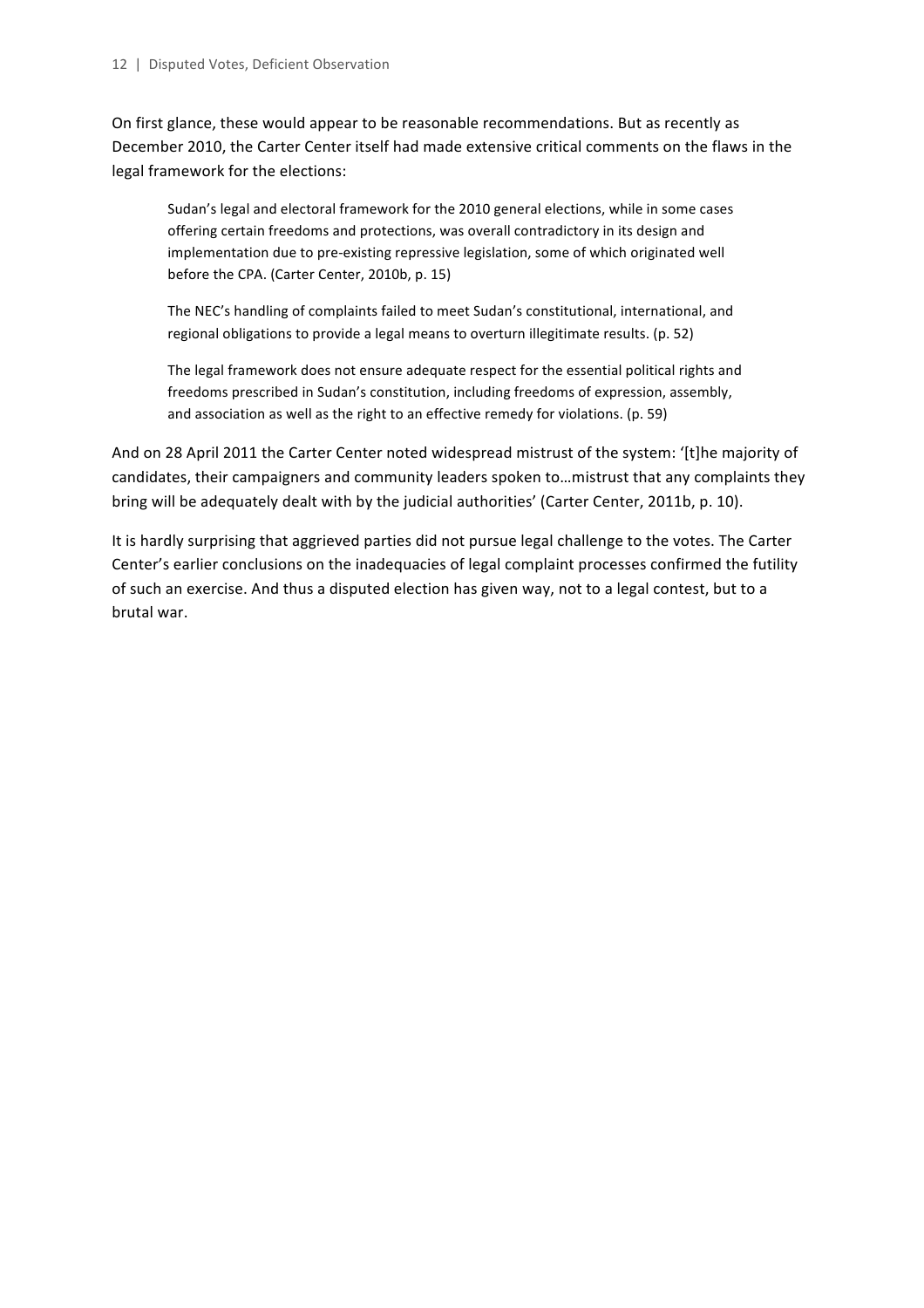# **Glossary of words and acronyms**

| <b>CPA</b>            | Comprehensive Peace Agreement (2005)                                                                                                                                                                           |
|-----------------------|----------------------------------------------------------------------------------------------------------------------------------------------------------------------------------------------------------------|
| <b>DUP</b>            | Democratic Unionist Party (opposition party in the Republic of Sudan led by Galal<br>al-Dugair)                                                                                                                |
| <b>DUP</b> (Original) | Democratic Unionist Party, (opposition party in the Republic of Sudan led by<br>Muhammad Othman al-Mirghani)                                                                                                   |
| <b>EOM</b>            | Election observation mission                                                                                                                                                                                   |
| EU                    | European Union                                                                                                                                                                                                 |
| GoNU                  | Government of National Unity of the Republic of Sudan (from 9 January 2005 to 9<br>July 2011)                                                                                                                  |
| GoS                   | Government of Sudan (prior to 9 January 2005 and since 9 July 2011)                                                                                                                                            |
| GoSS                  | Government of Southern Sudan (from 9 January 2005 to 9 July 2011)                                                                                                                                              |
| <b>NCF</b>            | National Civic Forum (civil society domestic observer network, established for the<br>2010 national elections, operating in the Republic of Sudan)                                                             |
| <b>NCP</b>            | National Congress Party (ruling party of the Republic of Sudan)                                                                                                                                                |
| <b>NEA</b>            | National Elections Act (2008)                                                                                                                                                                                  |
| <b>NEC</b>            | <b>National Elections Commission</b>                                                                                                                                                                           |
| <b>SHEC</b>           | <b>State High Elections Committee</b>                                                                                                                                                                          |
| <b>SPLA</b>           | Sudan People's Liberation Army                                                                                                                                                                                 |
| <b>SPLM</b>           | Sudan People's Liberation Movement (prior to 9 July 2011, junior party in the<br>GoNU and contesting party in the South Kordofan elections; since 9 July, 2011<br>ruling party of the Republic of South Sudan) |
| <b>SPLM-N</b>         | Sudan People's Liberation Movement, Northern Sector (opposition party in the<br>Republic of Sudan led by Malik Agar)                                                                                           |
| <b>SPLM-DC</b>        | Sudan People's Liberation Movement-Democratic Change (opposition party in the<br>Republic of South Sudan led by Lam Akol)                                                                                      |
| <b>SuGDE</b>          | Sudanese Group for Democracy and Elections (civil society domestic observer<br>network, established for the 2010 national elections, operating in the Republic of<br>Sudan)                                    |
| <b>Umma Party</b>     | National Umma Party (opposition party in the Republic of Sudan led by Sadiq al-<br>Mahdi)                                                                                                                      |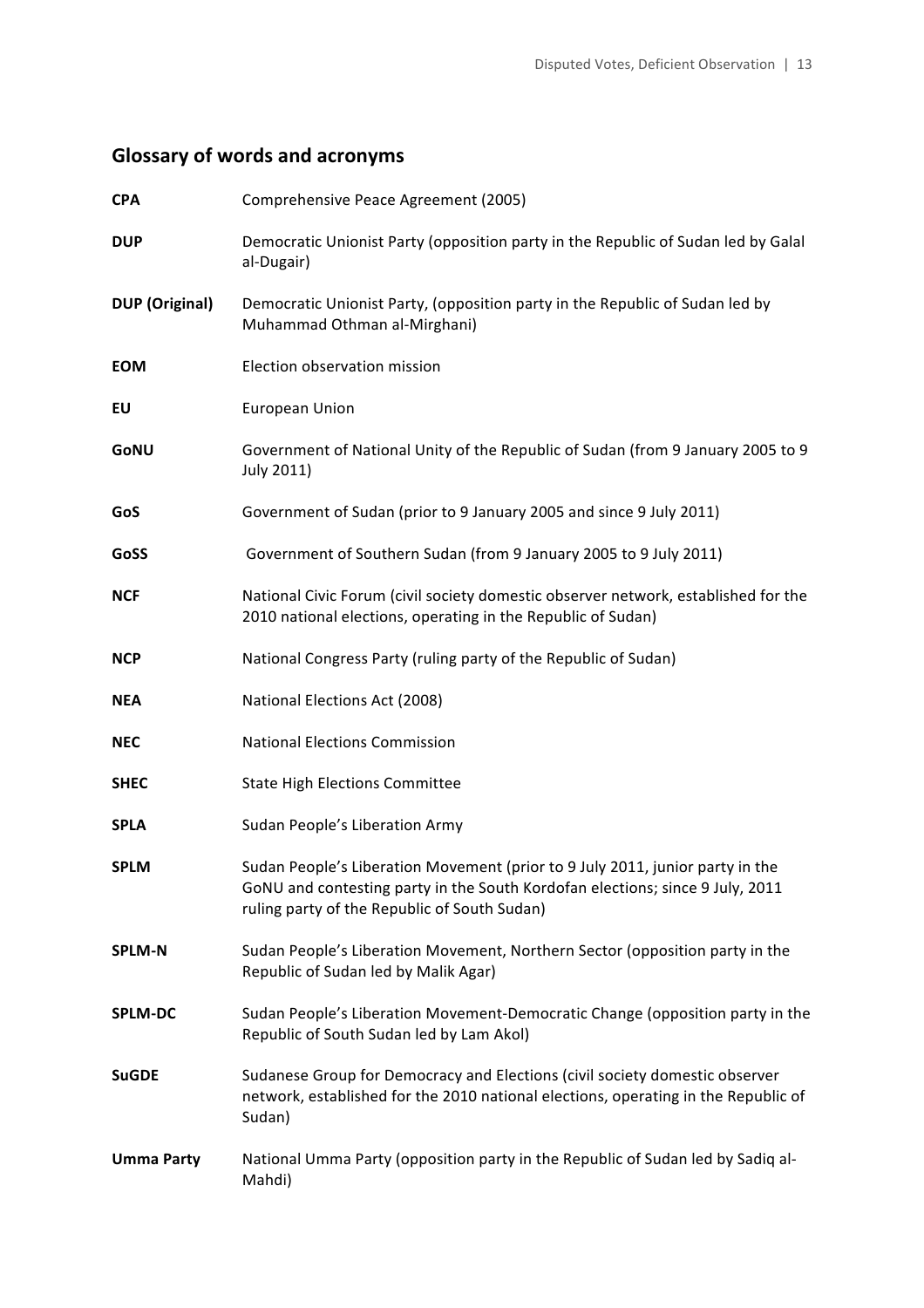## **References**

Aldashev, Gani and Giovanni Mastrobuoni (2010) Invalid Ballots and Electoral Competition. Working Paper 153. Moncalieri: Collegio Carlo Alberto.

BBC News (2011) 'Sudan: SPLM rejects South Kordofan win for Ahmed Haroun.' Web edition, 16 May. <http://www.bbc.co.uk/news/world-africa-13408877>

Carter Center (2010a) 'Carter Center reports widespread irregularities in Sudan's vote tabulation and strongly urges steps to increase transparency: statement on Sudan's counting and tabulation phases.' 10 May. <http://www.cartercenter.org/news/pr/sudan-051010.html> 

——(2010b) *Observing Sudan's 2010 National Elections: April 11–18, 2010 Final Report*. <http://www.cartercenter.org/resources/pdfs/news/peace\_publications/election\_reports/FinalRep ortSudan-Apr2010.pdf>

--(2011a) 'The Carter Center Notes Concerns with Low Voter Registration Turnout in South Kordofan, Highlights Steps Needed for Credible Polling Process.' 28 March. <http://cartercenter.org/resources/pdfs/news/pr/sudan-statement-032811.pdf>

 $--$ (2011b) 'The Carter Center notes concerns with security in South Kordofan, progress in polling preparations.' 28 April. <http://cartercenter.org/news/pr/sudan-042811.html>

 $-$  (2011c) 'Carter Center calls for calm as parties await electoral results.' 9 May. <http://cartercenter.org/news/pr/sudan-051011.html> 

 $--$ (2011d) 'Vote in South Kordofan is Peaceful and Credible, Despite Climate of Insecurity and Some Irregularities.' 18 May. <http://cartercenter.org/resources/pdfs/news/pr/sudan-SouthKordofan-051811.pdf>

Embassy of the Republic of the Sudan (2011) 'SPLA militias in Southern Kordufan are a threat to peace and security in Sudan.' 16 June. Washington, DC.

EU EOM (European Union Election Observation Mission) (2010) 'Final Report of the European Union Election Observation Mission to Sudan, Executive and Legislative Elections 2010.' June. <http://www.eueom.eu/index.cfm?objectid=0A00C960-8281-11DF-B400E2808AECDBDC>

GoNU (Government of National Unity of the Republic of Sudan) (2008) National Elections Act. Khartoum. 

GoS/SPLM (Government of Sudan/Sudan People's Liberation Movement) (2005) *Comprehensive Peace Agreement*. Khartoum: GoS/SPLM.

NCF (National Civic Forum) (2011) 'Press release on the preliminary findings of the polling process of the legislative and executive elections in South Kordofan.' 12 May. Khartoum.

NEC (National Elections Commission) (2011a) *Distribution of 32 Constituencies in accordance with* the Constitution of the State of South Kordofan. Khartoum: NEC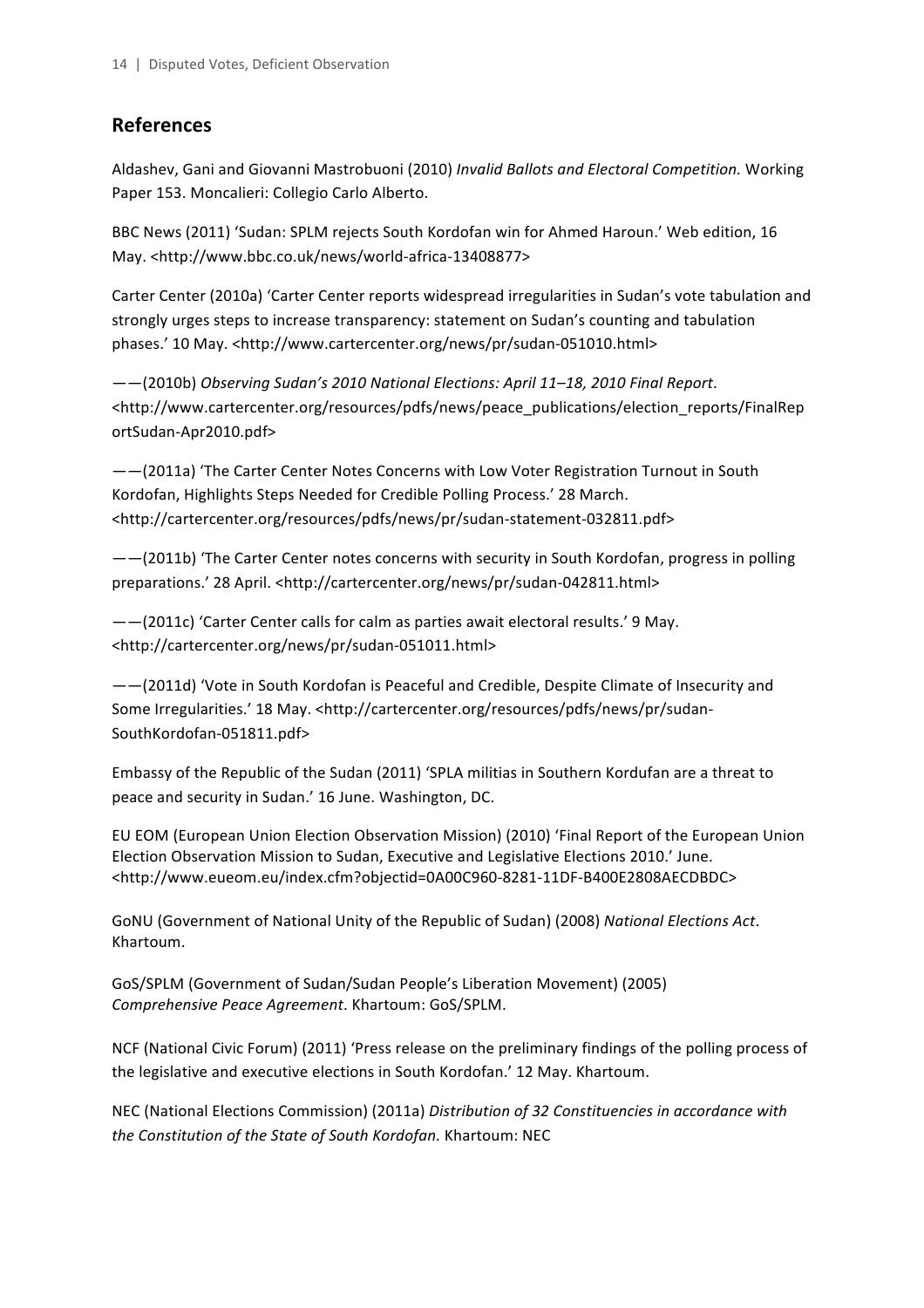$--$  (2011b) Summary Results of the Elections in Southern Kordofan. May. Khartoum: NEC <http://nec.org.sd/new/new/docpdf/332.pdf>

 $--$ (2011c) Constituency Results of the Elections in Southern Kordofan. May. Khartoum: NEC <http://nec.org.sd/new/new/data\_reuslt.htm> 

OHCHR (Office of the United Nations High Commissioner for Human Rights) (2011) 'Preliminary report on violations of international human rights and humanitarian law in Southern Kordofan from 5 to 30 June 2011.' August. Geneva: OHCHR.

<http://www.ohchr.org/Documents/Countries/13thSouth\_Kordofan\_report.doc>

SuGDE (Sudanese Group for Democracy and Elections) (2011) 'South Kordofan Election Statement.' 12 May. Khartoum: SuGDE. <http://www.ndi.org/SuGDE-South-Kordofan-statement>

Verjee, Aly (2010) Race Against Time: Countdown to the Referenda in Southern Sudan and Abyei. London: Rift Valley Institute.

<http://www.riftvalley.net/resources/file/Race%20Against%20Time%20-%20Aly%20Verjee%20- %2030%20Oct%202010.pdf>

--(2011) 'Unfinished Business: The May 2011 State Elections in Southern Kordofan,' 31 March. London. <http://www.sudantribune.com/IMG/pdf/Unfinished\_Business- \_South\_Kordofan\_s\_State\_Elections-3.pdf>

*Xinhua* (2011) 'Sudanese President reiterates army control over situations in South Kordofan.' Web edition, 23 June. http://news.xinhuanet.com/english2010/world/2011-06/23/c\_13944561.htm